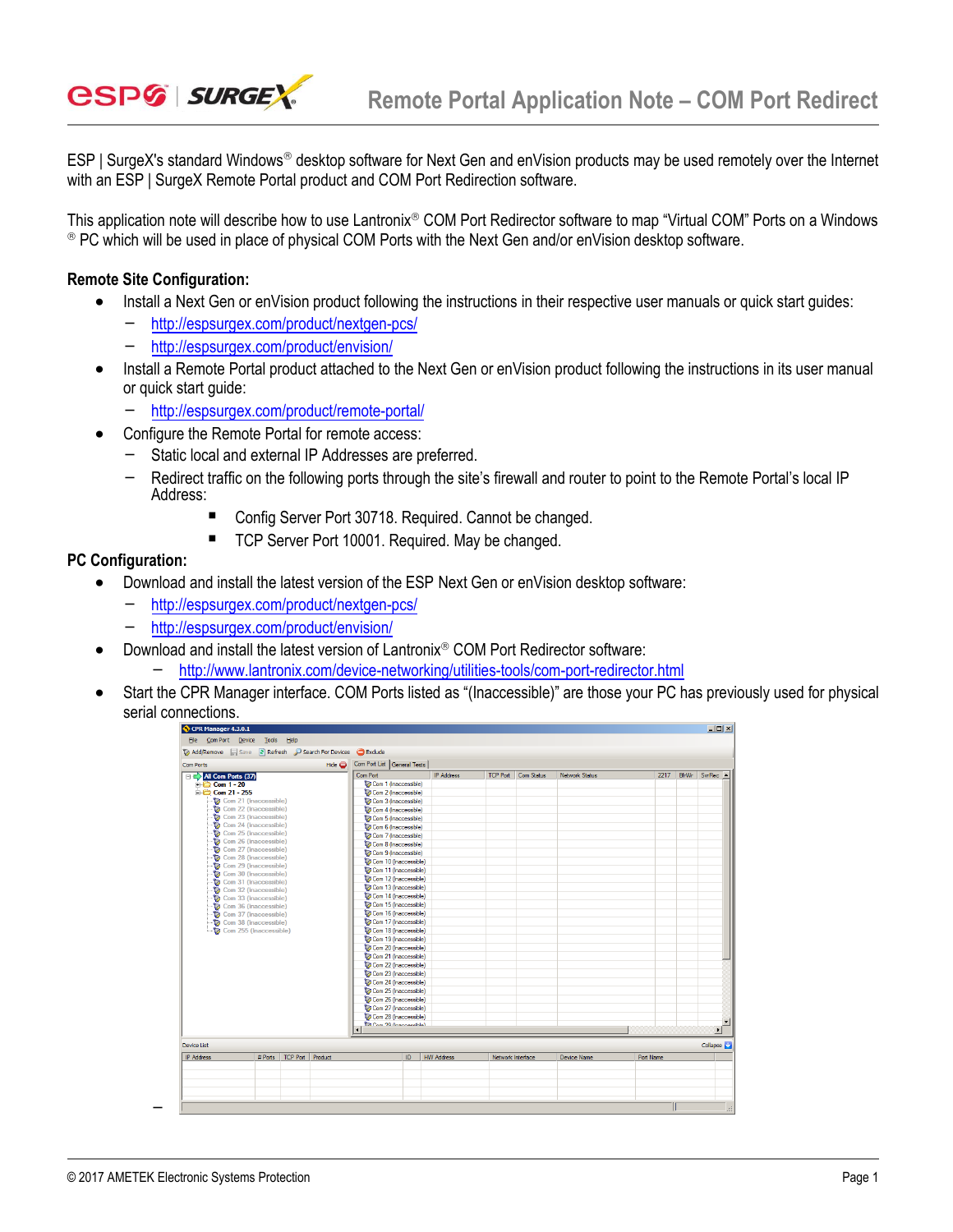

 Click the "Add/Remove" button at the top left to add a new COM Port, check the box beside the desired COM Port number, and then click the "OK" button.

| Com Port List   General Tests<br>Com Ports<br>Com Port<br><b>IP Address</b><br>Com Status<br>BfrWr SyrRec A<br><b>TCP Port</b><br><b>Network Status</b><br>2217<br>$\Rightarrow$ All Com Ports (37)<br><b>Da Com 1 (Inaccessible)</b><br><b>ED</b> Com 1 - 20<br><b>Com Ports</b><br>白 <b>Com 21 - 255</b><br>$\nabla$ Com21<br>$\Box$ Com41<br>$\Gamma$ Com61<br>$\Gamma$ Com81<br>$\Box$ Com101 $\Box$ Com121<br>$\nabla$ Com1<br>Com 21 (Inaccessible)<br>Com 22 (Inaccessible)<br>$\Box$ Com42<br>$\Box$ Com62<br>$\Gamma$ Com82<br>$\Box$ Com102 $\Box$ Com122<br>$\nabla$ Com <sub>2</sub><br>$\nabla$ Com22<br>Com 23 (Inaccessible)<br>$\Box$ Com43<br>$\Gamma$ Com83<br>$\nabla$ Com3<br>$\Gamma$ Com63<br>$\Box$ Com103 $\Box$ Com123<br>$\nabla$ Com23<br>Com 24 (Inaccessible)<br>$\Gamma$ Com84<br>$\Box$ Com44<br>$\Box$ Com64<br>$\Box$ Com104 $\Box$ Com124<br>$\nabla$ Com4<br>$\nabla$ Com <sub>24</sub><br>Com 25 (Inaccessible)<br>$\Box$ Com45<br>$\Gamma$ Com85<br>$\Box$ Com105 $\Box$ Com125<br>$\nabla$ Com5<br>$\Gamma$ Com65<br>$\nabla$ Com25<br>Com 26 (Inaccessible)<br>$\Box$ Com46<br>$\Gamma$ Com86<br>$\Box$ Com106 $\Box$ Com126<br>$\nabla$ Com6<br>$\nabla$ Com26<br>$\Box$ Com66<br>Com 27 (Inaccessible)<br>Com 28 (Inaccessible)<br>$\Gamma$ Com47<br>$\Box$ Com67<br>$\Gamma$ Com87<br>$\Box$ Com107 $\Box$ Com127<br>$\nabla$ Com27<br>$\nabla$ Com7<br>Com 29 (Inaccessible)<br>$\Box$ Com48<br>$\Gamma$ Com88<br>$\nabla$ Com28<br>$\Gamma$ Com68<br>$\Box$ Com108 $\Box$ Com128<br>$\nabla$ Com8<br>Com 30 (Inaccessible)<br>$\Gamma$ Com89<br>$\Box$ Com49<br>$\Gamma$ Com69<br>$\Box$ Com109<br>$\Box$ Com129<br>$\nabla$ Com9<br>$\nabla$ Com29<br>Com 31 (Inaccessible)<br>$\Gamma$ Com90<br>$\nabla$ Com30<br>$\Box$ Com50<br>$\Gamma$ Com70<br>$\Box$ Com110 $\Box$ Com130<br>$\nabla$ Com10<br>Com 32 (Inaccessible)<br>$\Gamma$ Com91<br>$\Gamma$ Com51<br>$\Gamma$ Com71<br>$\Box$ Com111 $\Box$ Com131<br>$\nabla$ Com11<br>$\nabla$ Com31<br>Com 33 (Inaccessible)<br>Com 36 (Inaccessible)<br>$\Gamma$ Com52<br>$\Gamma$ Com92<br>$\Box$ Com112 $\Box$ Com132<br>$\nabla$ Com12<br>$\nabla$ Com32<br>$\Box$ Com72<br>Com 37 (Inaccessible)<br>$\nabla$ Com33<br>$\Box$ Com53<br>$\Gamma$ Com93<br>$\Box$ Com113 $\Box$ Com133<br>$\nabla$ Com13<br>Com73<br>Com 38 (Inaccessible)<br>$\Gamma$ Com94<br>$\nabla$ Com14<br>$\nabla$ Com34<br>$\Box$ Com54<br>Com74<br>$\Box$ Com114 $\Box$ Com134<br>┍<br>Com 255 (Inaccessible)<br>$\Box$ Com55<br>$\Gamma$ Com95<br>$\Box$ Com115 $\Box$ Com135<br>$\Gamma$ Com35<br>$\Box$ Com75<br>$\nabla$ Com15<br>$\Gamma$ Com56<br>$\Gamma$ Com76<br>$\Gamma$ Com96<br>Com116 Com136<br>$\nabla$ Com16<br>$\nabla$ Com36<br>$\nabla$ Com37<br>$\Gamma$ Com57<br>$\Gamma$ Com77<br>$\Gamma$ Com97<br>$\Box$ Com117 $\Box$ Com137<br>$\nabla$ Com17<br>$\Box$ Com58<br>$\Box$ Com78<br>$\Gamma$ Com98<br>$\Box$ Com118 $\Box$ Com138<br>$\nabla$ Com18<br>$\nabla$ Com38<br>$\Gamma$ Com99<br>$\Box$ Com59<br>$\Gamma$ Com79<br>$\Box$ Com119 $\Box$ Com139<br>$\nabla$ Com19<br>$\Gamma$ Com39<br>$\Gamma$ Com80<br>□ Com100 □ Com120 □ Com140<br>$\Gamma$ Com40<br>$\Box$ Com60<br>$\nabla$ Com20<br>$\blacksquare$<br>$\blacktriangleright$<br>Check (Range)<br>÷<br>to<br>$256 -$<br>OK<br>Cancel<br>곡<br>to $256$<br>÷<br>Uncheck (Range)<br>Select All<br>Select None<br>I٦<br>Collapse <b>N</b><br>Device List<br><b>IP Address</b><br><b>TCP Port</b><br>Product<br>Port Name<br># Ports<br>ID<br><b>HW Address</b><br>Network Interface<br>Device Name | Add/Remove Save 2 Refresh Search For Devices |                  | Exclude |  |  |  |  |
|--------------------------------------------------------------------------------------------------------------------------------------------------------------------------------------------------------------------------------------------------------------------------------------------------------------------------------------------------------------------------------------------------------------------------------------------------------------------------------------------------------------------------------------------------------------------------------------------------------------------------------------------------------------------------------------------------------------------------------------------------------------------------------------------------------------------------------------------------------------------------------------------------------------------------------------------------------------------------------------------------------------------------------------------------------------------------------------------------------------------------------------------------------------------------------------------------------------------------------------------------------------------------------------------------------------------------------------------------------------------------------------------------------------------------------------------------------------------------------------------------------------------------------------------------------------------------------------------------------------------------------------------------------------------------------------------------------------------------------------------------------------------------------------------------------------------------------------------------------------------------------------------------------------------------------------------------------------------------------------------------------------------------------------------------------------------------------------------------------------------------------------------------------------------------------------------------------------------------------------------------------------------------------------------------------------------------------------------------------------------------------------------------------------------------------------------------------------------------------------------------------------------------------------------------------------------------------------------------------------------------------------------------------------------------------------------------------------------------------------------------------------------------------------------------------------------------------------------------------------------------------------------------------------------------------------------------------------------------------------------------------------------------------------------------------------------------------------------------------------------------------------------------------------------------------------------------------------------------------------------------------------------------------------------------------------------------------------------------------------------------------------------------------------------------------------------------------------------------------------------------------------------------------------------------------------|----------------------------------------------|------------------|---------|--|--|--|--|
|                                                                                                                                                                                                                                                                                                                                                                                                                                                                                                                                                                                                                                                                                                                                                                                                                                                                                                                                                                                                                                                                                                                                                                                                                                                                                                                                                                                                                                                                                                                                                                                                                                                                                                                                                                                                                                                                                                                                                                                                                                                                                                                                                                                                                                                                                                                                                                                                                                                                                                                                                                                                                                                                                                                                                                                                                                                                                                                                                                                                                                                                                                                                                                                                                                                                                                                                                                                                                                                                                                                                                              |                                              | Hide $\bigoplus$ |         |  |  |  |  |
|                                                                                                                                                                                                                                                                                                                                                                                                                                                                                                                                                                                                                                                                                                                                                                                                                                                                                                                                                                                                                                                                                                                                                                                                                                                                                                                                                                                                                                                                                                                                                                                                                                                                                                                                                                                                                                                                                                                                                                                                                                                                                                                                                                                                                                                                                                                                                                                                                                                                                                                                                                                                                                                                                                                                                                                                                                                                                                                                                                                                                                                                                                                                                                                                                                                                                                                                                                                                                                                                                                                                                              |                                              |                  |         |  |  |  |  |
|                                                                                                                                                                                                                                                                                                                                                                                                                                                                                                                                                                                                                                                                                                                                                                                                                                                                                                                                                                                                                                                                                                                                                                                                                                                                                                                                                                                                                                                                                                                                                                                                                                                                                                                                                                                                                                                                                                                                                                                                                                                                                                                                                                                                                                                                                                                                                                                                                                                                                                                                                                                                                                                                                                                                                                                                                                                                                                                                                                                                                                                                                                                                                                                                                                                                                                                                                                                                                                                                                                                                                              |                                              |                  |         |  |  |  |  |
|                                                                                                                                                                                                                                                                                                                                                                                                                                                                                                                                                                                                                                                                                                                                                                                                                                                                                                                                                                                                                                                                                                                                                                                                                                                                                                                                                                                                                                                                                                                                                                                                                                                                                                                                                                                                                                                                                                                                                                                                                                                                                                                                                                                                                                                                                                                                                                                                                                                                                                                                                                                                                                                                                                                                                                                                                                                                                                                                                                                                                                                                                                                                                                                                                                                                                                                                                                                                                                                                                                                                                              |                                              |                  |         |  |  |  |  |
|                                                                                                                                                                                                                                                                                                                                                                                                                                                                                                                                                                                                                                                                                                                                                                                                                                                                                                                                                                                                                                                                                                                                                                                                                                                                                                                                                                                                                                                                                                                                                                                                                                                                                                                                                                                                                                                                                                                                                                                                                                                                                                                                                                                                                                                                                                                                                                                                                                                                                                                                                                                                                                                                                                                                                                                                                                                                                                                                                                                                                                                                                                                                                                                                                                                                                                                                                                                                                                                                                                                                                              |                                              |                  |         |  |  |  |  |
|                                                                                                                                                                                                                                                                                                                                                                                                                                                                                                                                                                                                                                                                                                                                                                                                                                                                                                                                                                                                                                                                                                                                                                                                                                                                                                                                                                                                                                                                                                                                                                                                                                                                                                                                                                                                                                                                                                                                                                                                                                                                                                                                                                                                                                                                                                                                                                                                                                                                                                                                                                                                                                                                                                                                                                                                                                                                                                                                                                                                                                                                                                                                                                                                                                                                                                                                                                                                                                                                                                                                                              |                                              |                  |         |  |  |  |  |
|                                                                                                                                                                                                                                                                                                                                                                                                                                                                                                                                                                                                                                                                                                                                                                                                                                                                                                                                                                                                                                                                                                                                                                                                                                                                                                                                                                                                                                                                                                                                                                                                                                                                                                                                                                                                                                                                                                                                                                                                                                                                                                                                                                                                                                                                                                                                                                                                                                                                                                                                                                                                                                                                                                                                                                                                                                                                                                                                                                                                                                                                                                                                                                                                                                                                                                                                                                                                                                                                                                                                                              |                                              |                  |         |  |  |  |  |
|                                                                                                                                                                                                                                                                                                                                                                                                                                                                                                                                                                                                                                                                                                                                                                                                                                                                                                                                                                                                                                                                                                                                                                                                                                                                                                                                                                                                                                                                                                                                                                                                                                                                                                                                                                                                                                                                                                                                                                                                                                                                                                                                                                                                                                                                                                                                                                                                                                                                                                                                                                                                                                                                                                                                                                                                                                                                                                                                                                                                                                                                                                                                                                                                                                                                                                                                                                                                                                                                                                                                                              |                                              |                  |         |  |  |  |  |
|                                                                                                                                                                                                                                                                                                                                                                                                                                                                                                                                                                                                                                                                                                                                                                                                                                                                                                                                                                                                                                                                                                                                                                                                                                                                                                                                                                                                                                                                                                                                                                                                                                                                                                                                                                                                                                                                                                                                                                                                                                                                                                                                                                                                                                                                                                                                                                                                                                                                                                                                                                                                                                                                                                                                                                                                                                                                                                                                                                                                                                                                                                                                                                                                                                                                                                                                                                                                                                                                                                                                                              |                                              |                  |         |  |  |  |  |
|                                                                                                                                                                                                                                                                                                                                                                                                                                                                                                                                                                                                                                                                                                                                                                                                                                                                                                                                                                                                                                                                                                                                                                                                                                                                                                                                                                                                                                                                                                                                                                                                                                                                                                                                                                                                                                                                                                                                                                                                                                                                                                                                                                                                                                                                                                                                                                                                                                                                                                                                                                                                                                                                                                                                                                                                                                                                                                                                                                                                                                                                                                                                                                                                                                                                                                                                                                                                                                                                                                                                                              |                                              |                  |         |  |  |  |  |
|                                                                                                                                                                                                                                                                                                                                                                                                                                                                                                                                                                                                                                                                                                                                                                                                                                                                                                                                                                                                                                                                                                                                                                                                                                                                                                                                                                                                                                                                                                                                                                                                                                                                                                                                                                                                                                                                                                                                                                                                                                                                                                                                                                                                                                                                                                                                                                                                                                                                                                                                                                                                                                                                                                                                                                                                                                                                                                                                                                                                                                                                                                                                                                                                                                                                                                                                                                                                                                                                                                                                                              |                                              |                  |         |  |  |  |  |
|                                                                                                                                                                                                                                                                                                                                                                                                                                                                                                                                                                                                                                                                                                                                                                                                                                                                                                                                                                                                                                                                                                                                                                                                                                                                                                                                                                                                                                                                                                                                                                                                                                                                                                                                                                                                                                                                                                                                                                                                                                                                                                                                                                                                                                                                                                                                                                                                                                                                                                                                                                                                                                                                                                                                                                                                                                                                                                                                                                                                                                                                                                                                                                                                                                                                                                                                                                                                                                                                                                                                                              |                                              |                  |         |  |  |  |  |
|                                                                                                                                                                                                                                                                                                                                                                                                                                                                                                                                                                                                                                                                                                                                                                                                                                                                                                                                                                                                                                                                                                                                                                                                                                                                                                                                                                                                                                                                                                                                                                                                                                                                                                                                                                                                                                                                                                                                                                                                                                                                                                                                                                                                                                                                                                                                                                                                                                                                                                                                                                                                                                                                                                                                                                                                                                                                                                                                                                                                                                                                                                                                                                                                                                                                                                                                                                                                                                                                                                                                                              |                                              |                  |         |  |  |  |  |
|                                                                                                                                                                                                                                                                                                                                                                                                                                                                                                                                                                                                                                                                                                                                                                                                                                                                                                                                                                                                                                                                                                                                                                                                                                                                                                                                                                                                                                                                                                                                                                                                                                                                                                                                                                                                                                                                                                                                                                                                                                                                                                                                                                                                                                                                                                                                                                                                                                                                                                                                                                                                                                                                                                                                                                                                                                                                                                                                                                                                                                                                                                                                                                                                                                                                                                                                                                                                                                                                                                                                                              |                                              |                  |         |  |  |  |  |
|                                                                                                                                                                                                                                                                                                                                                                                                                                                                                                                                                                                                                                                                                                                                                                                                                                                                                                                                                                                                                                                                                                                                                                                                                                                                                                                                                                                                                                                                                                                                                                                                                                                                                                                                                                                                                                                                                                                                                                                                                                                                                                                                                                                                                                                                                                                                                                                                                                                                                                                                                                                                                                                                                                                                                                                                                                                                                                                                                                                                                                                                                                                                                                                                                                                                                                                                                                                                                                                                                                                                                              |                                              |                  |         |  |  |  |  |
|                                                                                                                                                                                                                                                                                                                                                                                                                                                                                                                                                                                                                                                                                                                                                                                                                                                                                                                                                                                                                                                                                                                                                                                                                                                                                                                                                                                                                                                                                                                                                                                                                                                                                                                                                                                                                                                                                                                                                                                                                                                                                                                                                                                                                                                                                                                                                                                                                                                                                                                                                                                                                                                                                                                                                                                                                                                                                                                                                                                                                                                                                                                                                                                                                                                                                                                                                                                                                                                                                                                                                              |                                              |                  |         |  |  |  |  |
|                                                                                                                                                                                                                                                                                                                                                                                                                                                                                                                                                                                                                                                                                                                                                                                                                                                                                                                                                                                                                                                                                                                                                                                                                                                                                                                                                                                                                                                                                                                                                                                                                                                                                                                                                                                                                                                                                                                                                                                                                                                                                                                                                                                                                                                                                                                                                                                                                                                                                                                                                                                                                                                                                                                                                                                                                                                                                                                                                                                                                                                                                                                                                                                                                                                                                                                                                                                                                                                                                                                                                              |                                              |                  |         |  |  |  |  |
|                                                                                                                                                                                                                                                                                                                                                                                                                                                                                                                                                                                                                                                                                                                                                                                                                                                                                                                                                                                                                                                                                                                                                                                                                                                                                                                                                                                                                                                                                                                                                                                                                                                                                                                                                                                                                                                                                                                                                                                                                                                                                                                                                                                                                                                                                                                                                                                                                                                                                                                                                                                                                                                                                                                                                                                                                                                                                                                                                                                                                                                                                                                                                                                                                                                                                                                                                                                                                                                                                                                                                              |                                              |                  |         |  |  |  |  |
|                                                                                                                                                                                                                                                                                                                                                                                                                                                                                                                                                                                                                                                                                                                                                                                                                                                                                                                                                                                                                                                                                                                                                                                                                                                                                                                                                                                                                                                                                                                                                                                                                                                                                                                                                                                                                                                                                                                                                                                                                                                                                                                                                                                                                                                                                                                                                                                                                                                                                                                                                                                                                                                                                                                                                                                                                                                                                                                                                                                                                                                                                                                                                                                                                                                                                                                                                                                                                                                                                                                                                              |                                              |                  |         |  |  |  |  |
|                                                                                                                                                                                                                                                                                                                                                                                                                                                                                                                                                                                                                                                                                                                                                                                                                                                                                                                                                                                                                                                                                                                                                                                                                                                                                                                                                                                                                                                                                                                                                                                                                                                                                                                                                                                                                                                                                                                                                                                                                                                                                                                                                                                                                                                                                                                                                                                                                                                                                                                                                                                                                                                                                                                                                                                                                                                                                                                                                                                                                                                                                                                                                                                                                                                                                                                                                                                                                                                                                                                                                              |                                              |                  |         |  |  |  |  |
|                                                                                                                                                                                                                                                                                                                                                                                                                                                                                                                                                                                                                                                                                                                                                                                                                                                                                                                                                                                                                                                                                                                                                                                                                                                                                                                                                                                                                                                                                                                                                                                                                                                                                                                                                                                                                                                                                                                                                                                                                                                                                                                                                                                                                                                                                                                                                                                                                                                                                                                                                                                                                                                                                                                                                                                                                                                                                                                                                                                                                                                                                                                                                                                                                                                                                                                                                                                                                                                                                                                                                              |                                              |                  |         |  |  |  |  |
|                                                                                                                                                                                                                                                                                                                                                                                                                                                                                                                                                                                                                                                                                                                                                                                                                                                                                                                                                                                                                                                                                                                                                                                                                                                                                                                                                                                                                                                                                                                                                                                                                                                                                                                                                                                                                                                                                                                                                                                                                                                                                                                                                                                                                                                                                                                                                                                                                                                                                                                                                                                                                                                                                                                                                                                                                                                                                                                                                                                                                                                                                                                                                                                                                                                                                                                                                                                                                                                                                                                                                              |                                              |                  |         |  |  |  |  |
|                                                                                                                                                                                                                                                                                                                                                                                                                                                                                                                                                                                                                                                                                                                                                                                                                                                                                                                                                                                                                                                                                                                                                                                                                                                                                                                                                                                                                                                                                                                                                                                                                                                                                                                                                                                                                                                                                                                                                                                                                                                                                                                                                                                                                                                                                                                                                                                                                                                                                                                                                                                                                                                                                                                                                                                                                                                                                                                                                                                                                                                                                                                                                                                                                                                                                                                                                                                                                                                                                                                                                              |                                              |                  |         |  |  |  |  |
|                                                                                                                                                                                                                                                                                                                                                                                                                                                                                                                                                                                                                                                                                                                                                                                                                                                                                                                                                                                                                                                                                                                                                                                                                                                                                                                                                                                                                                                                                                                                                                                                                                                                                                                                                                                                                                                                                                                                                                                                                                                                                                                                                                                                                                                                                                                                                                                                                                                                                                                                                                                                                                                                                                                                                                                                                                                                                                                                                                                                                                                                                                                                                                                                                                                                                                                                                                                                                                                                                                                                                              |                                              |                  |         |  |  |  |  |
|                                                                                                                                                                                                                                                                                                                                                                                                                                                                                                                                                                                                                                                                                                                                                                                                                                                                                                                                                                                                                                                                                                                                                                                                                                                                                                                                                                                                                                                                                                                                                                                                                                                                                                                                                                                                                                                                                                                                                                                                                                                                                                                                                                                                                                                                                                                                                                                                                                                                                                                                                                                                                                                                                                                                                                                                                                                                                                                                                                                                                                                                                                                                                                                                                                                                                                                                                                                                                                                                                                                                                              |                                              |                  |         |  |  |  |  |
|                                                                                                                                                                                                                                                                                                                                                                                                                                                                                                                                                                                                                                                                                                                                                                                                                                                                                                                                                                                                                                                                                                                                                                                                                                                                                                                                                                                                                                                                                                                                                                                                                                                                                                                                                                                                                                                                                                                                                                                                                                                                                                                                                                                                                                                                                                                                                                                                                                                                                                                                                                                                                                                                                                                                                                                                                                                                                                                                                                                                                                                                                                                                                                                                                                                                                                                                                                                                                                                                                                                                                              |                                              |                  |         |  |  |  |  |
|                                                                                                                                                                                                                                                                                                                                                                                                                                                                                                                                                                                                                                                                                                                                                                                                                                                                                                                                                                                                                                                                                                                                                                                                                                                                                                                                                                                                                                                                                                                                                                                                                                                                                                                                                                                                                                                                                                                                                                                                                                                                                                                                                                                                                                                                                                                                                                                                                                                                                                                                                                                                                                                                                                                                                                                                                                                                                                                                                                                                                                                                                                                                                                                                                                                                                                                                                                                                                                                                                                                                                              |                                              |                  |         |  |  |  |  |
|                                                                                                                                                                                                                                                                                                                                                                                                                                                                                                                                                                                                                                                                                                                                                                                                                                                                                                                                                                                                                                                                                                                                                                                                                                                                                                                                                                                                                                                                                                                                                                                                                                                                                                                                                                                                                                                                                                                                                                                                                                                                                                                                                                                                                                                                                                                                                                                                                                                                                                                                                                                                                                                                                                                                                                                                                                                                                                                                                                                                                                                                                                                                                                                                                                                                                                                                                                                                                                                                                                                                                              |                                              |                  |         |  |  |  |  |
|                                                                                                                                                                                                                                                                                                                                                                                                                                                                                                                                                                                                                                                                                                                                                                                                                                                                                                                                                                                                                                                                                                                                                                                                                                                                                                                                                                                                                                                                                                                                                                                                                                                                                                                                                                                                                                                                                                                                                                                                                                                                                                                                                                                                                                                                                                                                                                                                                                                                                                                                                                                                                                                                                                                                                                                                                                                                                                                                                                                                                                                                                                                                                                                                                                                                                                                                                                                                                                                                                                                                                              |                                              |                  |         |  |  |  |  |
|                                                                                                                                                                                                                                                                                                                                                                                                                                                                                                                                                                                                                                                                                                                                                                                                                                                                                                                                                                                                                                                                                                                                                                                                                                                                                                                                                                                                                                                                                                                                                                                                                                                                                                                                                                                                                                                                                                                                                                                                                                                                                                                                                                                                                                                                                                                                                                                                                                                                                                                                                                                                                                                                                                                                                                                                                                                                                                                                                                                                                                                                                                                                                                                                                                                                                                                                                                                                                                                                                                                                                              |                                              |                  |         |  |  |  |  |
|                                                                                                                                                                                                                                                                                                                                                                                                                                                                                                                                                                                                                                                                                                                                                                                                                                                                                                                                                                                                                                                                                                                                                                                                                                                                                                                                                                                                                                                                                                                                                                                                                                                                                                                                                                                                                                                                                                                                                                                                                                                                                                                                                                                                                                                                                                                                                                                                                                                                                                                                                                                                                                                                                                                                                                                                                                                                                                                                                                                                                                                                                                                                                                                                                                                                                                                                                                                                                                                                                                                                                              |                                              |                  |         |  |  |  |  |
|                                                                                                                                                                                                                                                                                                                                                                                                                                                                                                                                                                                                                                                                                                                                                                                                                                                                                                                                                                                                                                                                                                                                                                                                                                                                                                                                                                                                                                                                                                                                                                                                                                                                                                                                                                                                                                                                                                                                                                                                                                                                                                                                                                                                                                                                                                                                                                                                                                                                                                                                                                                                                                                                                                                                                                                                                                                                                                                                                                                                                                                                                                                                                                                                                                                                                                                                                                                                                                                                                                                                                              |                                              |                  |         |  |  |  |  |
|                                                                                                                                                                                                                                                                                                                                                                                                                                                                                                                                                                                                                                                                                                                                                                                                                                                                                                                                                                                                                                                                                                                                                                                                                                                                                                                                                                                                                                                                                                                                                                                                                                                                                                                                                                                                                                                                                                                                                                                                                                                                                                                                                                                                                                                                                                                                                                                                                                                                                                                                                                                                                                                                                                                                                                                                                                                                                                                                                                                                                                                                                                                                                                                                                                                                                                                                                                                                                                                                                                                                                              |                                              |                  |         |  |  |  |  |
|                                                                                                                                                                                                                                                                                                                                                                                                                                                                                                                                                                                                                                                                                                                                                                                                                                                                                                                                                                                                                                                                                                                                                                                                                                                                                                                                                                                                                                                                                                                                                                                                                                                                                                                                                                                                                                                                                                                                                                                                                                                                                                                                                                                                                                                                                                                                                                                                                                                                                                                                                                                                                                                                                                                                                                                                                                                                                                                                                                                                                                                                                                                                                                                                                                                                                                                                                                                                                                                                                                                                                              |                                              |                  |         |  |  |  |  |
|                                                                                                                                                                                                                                                                                                                                                                                                                                                                                                                                                                                                                                                                                                                                                                                                                                                                                                                                                                                                                                                                                                                                                                                                                                                                                                                                                                                                                                                                                                                                                                                                                                                                                                                                                                                                                                                                                                                                                                                                                                                                                                                                                                                                                                                                                                                                                                                                                                                                                                                                                                                                                                                                                                                                                                                                                                                                                                                                                                                                                                                                                                                                                                                                                                                                                                                                                                                                                                                                                                                                                              |                                              |                  |         |  |  |  |  |
|                                                                                                                                                                                                                                                                                                                                                                                                                                                                                                                                                                                                                                                                                                                                                                                                                                                                                                                                                                                                                                                                                                                                                                                                                                                                                                                                                                                                                                                                                                                                                                                                                                                                                                                                                                                                                                                                                                                                                                                                                                                                                                                                                                                                                                                                                                                                                                                                                                                                                                                                                                                                                                                                                                                                                                                                                                                                                                                                                                                                                                                                                                                                                                                                                                                                                                                                                                                                                                                                                                                                                              |                                              |                  |         |  |  |  |  |

• Find the newly created COM Port in the tree and click on it to display its Settings.

| CPR Manager 4.3.0.1                                                                                                                                                                                                                                                                                                                                                                                                                                                                                                                                                                   | eox                                                                                                                                                                                                                                                                                                                                                                                                                                                                                                                                                                                                                                                                                                                                                                                                                                                                                                                                                                                                                                                                                                                                                                                                                                                                                                                                                                                                                                                                                                                                                                                                                       |
|---------------------------------------------------------------------------------------------------------------------------------------------------------------------------------------------------------------------------------------------------------------------------------------------------------------------------------------------------------------------------------------------------------------------------------------------------------------------------------------------------------------------------------------------------------------------------------------|---------------------------------------------------------------------------------------------------------------------------------------------------------------------------------------------------------------------------------------------------------------------------------------------------------------------------------------------------------------------------------------------------------------------------------------------------------------------------------------------------------------------------------------------------------------------------------------------------------------------------------------------------------------------------------------------------------------------------------------------------------------------------------------------------------------------------------------------------------------------------------------------------------------------------------------------------------------------------------------------------------------------------------------------------------------------------------------------------------------------------------------------------------------------------------------------------------------------------------------------------------------------------------------------------------------------------------------------------------------------------------------------------------------------------------------------------------------------------------------------------------------------------------------------------------------------------------------------------------------------------|
| File Com Port Device<br>Tools<br>Help                                                                                                                                                                                                                                                                                                                                                                                                                                                                                                                                                 |                                                                                                                                                                                                                                                                                                                                                                                                                                                                                                                                                                                                                                                                                                                                                                                                                                                                                                                                                                                                                                                                                                                                                                                                                                                                                                                                                                                                                                                                                                                                                                                                                           |
| Add/Remove <b>R</b> Save a Refresh Search For Devices Exclude                                                                                                                                                                                                                                                                                                                                                                                                                                                                                                                         |                                                                                                                                                                                                                                                                                                                                                                                                                                                                                                                                                                                                                                                                                                                                                                                                                                                                                                                                                                                                                                                                                                                                                                                                                                                                                                                                                                                                                                                                                                                                                                                                                           |
| Com Ports<br>$Hide$ $\ominus$                                                                                                                                                                                                                                                                                                                                                                                                                                                                                                                                                         | Settings                                                                                                                                                                                                                                                                                                                                                                                                                                                                                                                                                                                                                                                                                                                                                                                                                                                                                                                                                                                                                                                                                                                                                                                                                                                                                                                                                                                                                                                                                                                                                                                                                  |
| All Com Ports (38)<br><b>ED</b> Com 1 - 20<br>白 <b>白 Com 21 - 255</b><br>Com 21 (Inaccessible)<br>$\triangleright$ Com 22 (Inaccessible)<br>Com 23 (Inaccessible)<br>Com 24 (Inaccessible)<br>$\triangleright$ Com 25 (Inaccessible)<br>Com 26 (Inaccessible)<br>Com 27 (Inaccessible)<br>Com 28 (Inaccessible)<br>Com 29 (Inaccessible)<br>Com 30 (Inaccessible)<br>Com 31 (Inaccessible)<br>Com 32 (Inaccessible)<br>Com 33 (Inaccessible)<br>Com 34 (New)<br>Com 36 (Inaccessible)<br>$\ddot{\mathbf{z}}$ Com 37 (Inaccessible)<br>Com 38 (Inaccessible)<br>Com 255 (Inaccessible) | Com 34 (New)<br>Window's Port Name:<br>Window's Device Name:<br>Com Status:<br>Closed<br>Window's Service Name:<br>Network Status: Disconnected<br><b>Reset to Defaults</b><br><b>Cancel Edits</b><br>E Buffer Writes (Keep checked for better write performance)<br>17<br>Connection Timeout (in seconds)<br>$\nabla$ Timeout Reconnect $\boxed{0}$ Reconnect Limit (0 = forever)<br>Server Reconnect<br>No Net Close<br><b>TCP Port</b><br>Normal - port closed after disconnect<br>$\vert \mathbf{v} \vert$<br>Add To Firewall<br><b>Listen Mode</b><br>7200000 KeepAlive Time (msec)<br>1000 一<br><b>T</b> TCP KeepAlive<br>KeepAlive Interval (msec)<br>Tie DTR to DCD, DSR always active<br>$\overline{\phantom{a}}$<br>DTR (In):<br><b>F</b> RFC 2217<br>(TruPort)<br>WARNING! If the Host is on the other side of a router or a<br>Host<br>TCP Port<br>Service<br>firewall, then UDP ports 30718, 43282 and 43283 may need to be<br>$\mathbf{1}$<br>added to the firewall's exclusion list. You may experience trouble<br>opening this com port if these UDP ports are not excluded.<br>$\overline{2}$<br>3<br>Also, some legacy device servers respond on UDP port 43283. If<br>you are unable to connect to a device server, one possible<br>4<br>cause is the Firewall on this machine is blocking this port. Press<br>5<br>the 'Add Rx Port' button to add this port to the Firewall. If the<br>button caption reads 'Remove Rx Port' then the port has already<br>6<br>been added and can be removed by pressing this button.<br>$\overline{7}$<br>Add Rx Port<br>The Firewall is turned OFF<br>$\mathbf{8}$ |
| <b>Device List</b>                                                                                                                                                                                                                                                                                                                                                                                                                                                                                                                                                                    | Collapse <b>N</b>                                                                                                                                                                                                                                                                                                                                                                                                                                                                                                                                                                                                                                                                                                                                                                                                                                                                                                                                                                                                                                                                                                                                                                                                                                                                                                                                                                                                                                                                                                                                                                                                         |
| <b>IP Address</b><br><b>TCP Port</b><br>Product<br># Ports                                                                                                                                                                                                                                                                                                                                                                                                                                                                                                                            | ID<br><b>HW Address</b><br>Network Interface<br><b>Device Name</b><br>Port Name                                                                                                                                                                                                                                                                                                                                                                                                                                                                                                                                                                                                                                                                                                                                                                                                                                                                                                                                                                                                                                                                                                                                                                                                                                                                                                                                                                                                                                                                                                                                           |
|                                                                                                                                                                                                                                                                                                                                                                                                                                                                                                                                                                                       | Modified<br>zž.                                                                                                                                                                                                                                                                                                                                                                                                                                                                                                                                                                                                                                                                                                                                                                                                                                                                                                                                                                                                                                                                                                                                                                                                                                                                                                                                                                                                                                                                                                                                                                                                           |

- Uncheck "Buffer Writes" so that "Buffer Writes", "Server Reconnect", "No Net Close", "Listen Mode", "TCP KeepAlive", and "RFC 2217 (TruPort)" are all unchecked.
	- In the Service 1 "Host" field, enter the external WAN IP address of the remote site.
	- In the Service 1 "TCP Port" field, enter the TCP Server Port of the Remote Portal at the remote site.

**CSPG SURGEX**